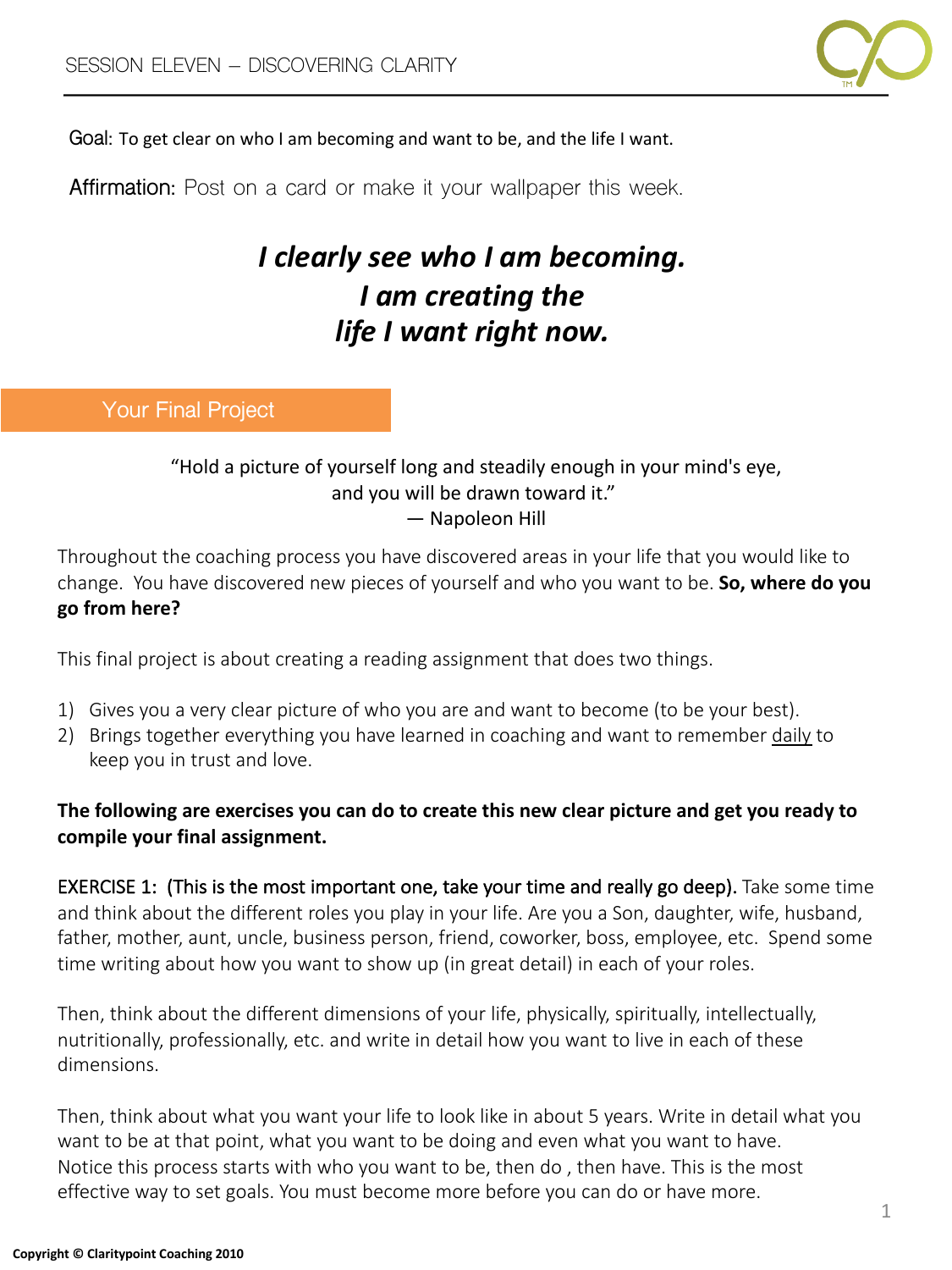

#### **EXERCISE 2:**

Pull out your "Who I am becoming" page you created in session 3. This may give you more ideas and clarity about how you want to show up in each of your roles. Do you want to include your motto in this final reading assignment.

#### EXERCISE 3:

Take some time and meditate about your purpose in life. Let ideas go through your mind without judgment. Just brainstorm. Write down what comes to you. What does success in life look like to you? Imagine yourself old and grey at the end of your life - looking back on where you are right now. What do you want to see that you did or became next. Write the next part of your story now. You may want to include parts of this in your reading.

#### **EXERCISE 4:**

Meditate on the challenges you have been through and the gifts you gained from those experiences. The knowledge you gained might be also the gift you have to give in the world. Write down ways you could use those gifts.

#### **EXERCISE 5:**

Go over all the things you have discovered through this coaching experience and look for ideas that have become important to you. You may want to review the reading assignments and highlight phrases that really resonate with you. There may be parts of the program that mean the most to you. Feel free to copy them and make sure you have everything you want a daily reminder of moving forward included.

#### **EXERCISE 6:**

Go through your new policies and see which ones you might want a daily reminder of.

#### LAST PART:

Last, you get to put it all together and create a personal reading assignment that you will read daily. This can be as long or short as you want it to be. Just make it the length that is most useful to you. We strongly recommend that you record this in your own voice with some classical music in the background and listen to it daily.

Be prepared to share some of it with your coach next week.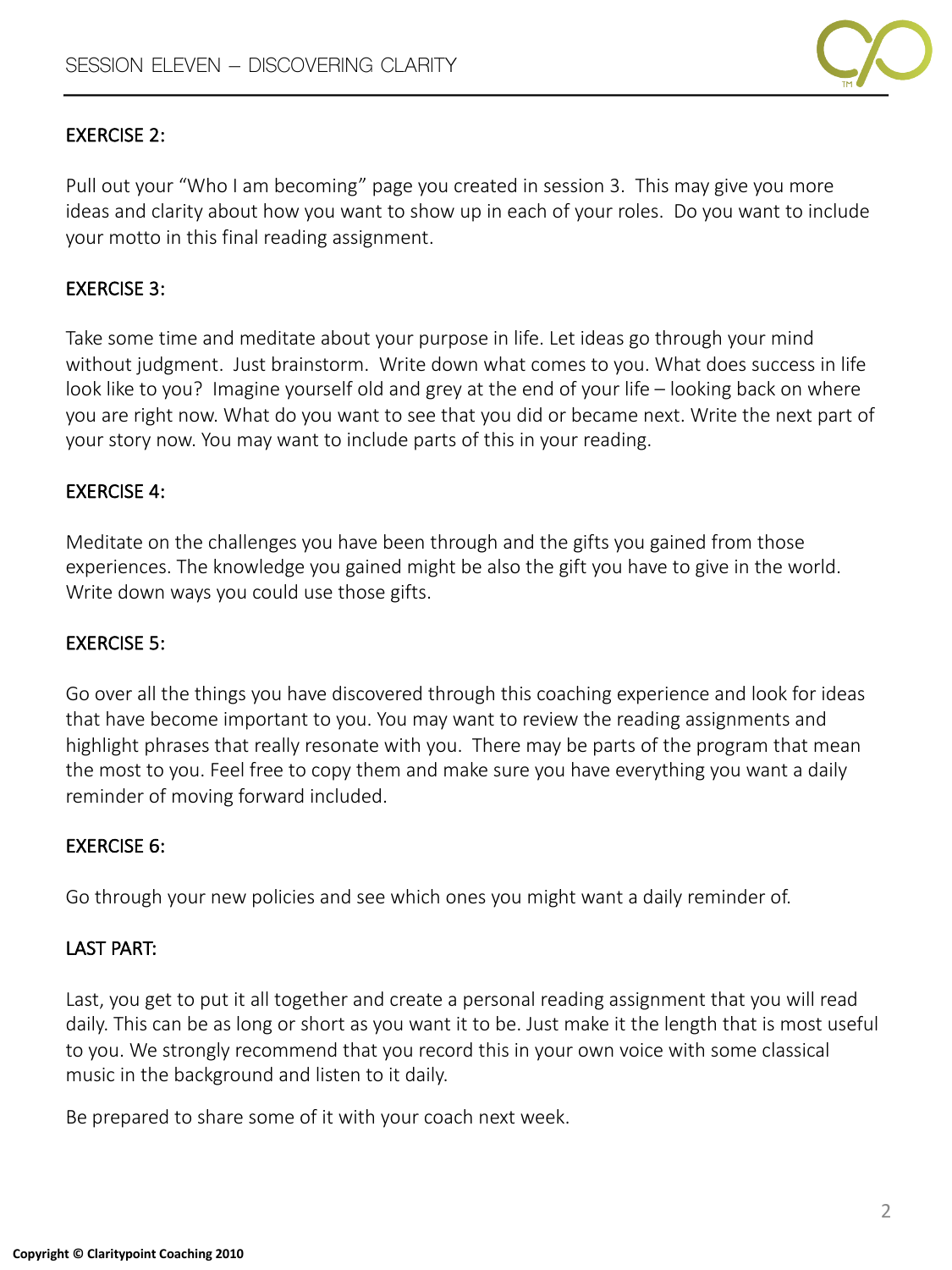### SESSION ELEVEN – DISCOVERING CLARITY





Clearly defining and stating the purpose and objective for your life is a powerful tool which will help you to live with clarity and determination. Now that you understand your purpose for being here, you can focus on the things which will serve you in that goal.

What things have become less important now that you have a clearly defined purpose? Does this help you to see how the "new you" will handle situations in your life? How does this clearly defined purpose affect your daily life and decisions?